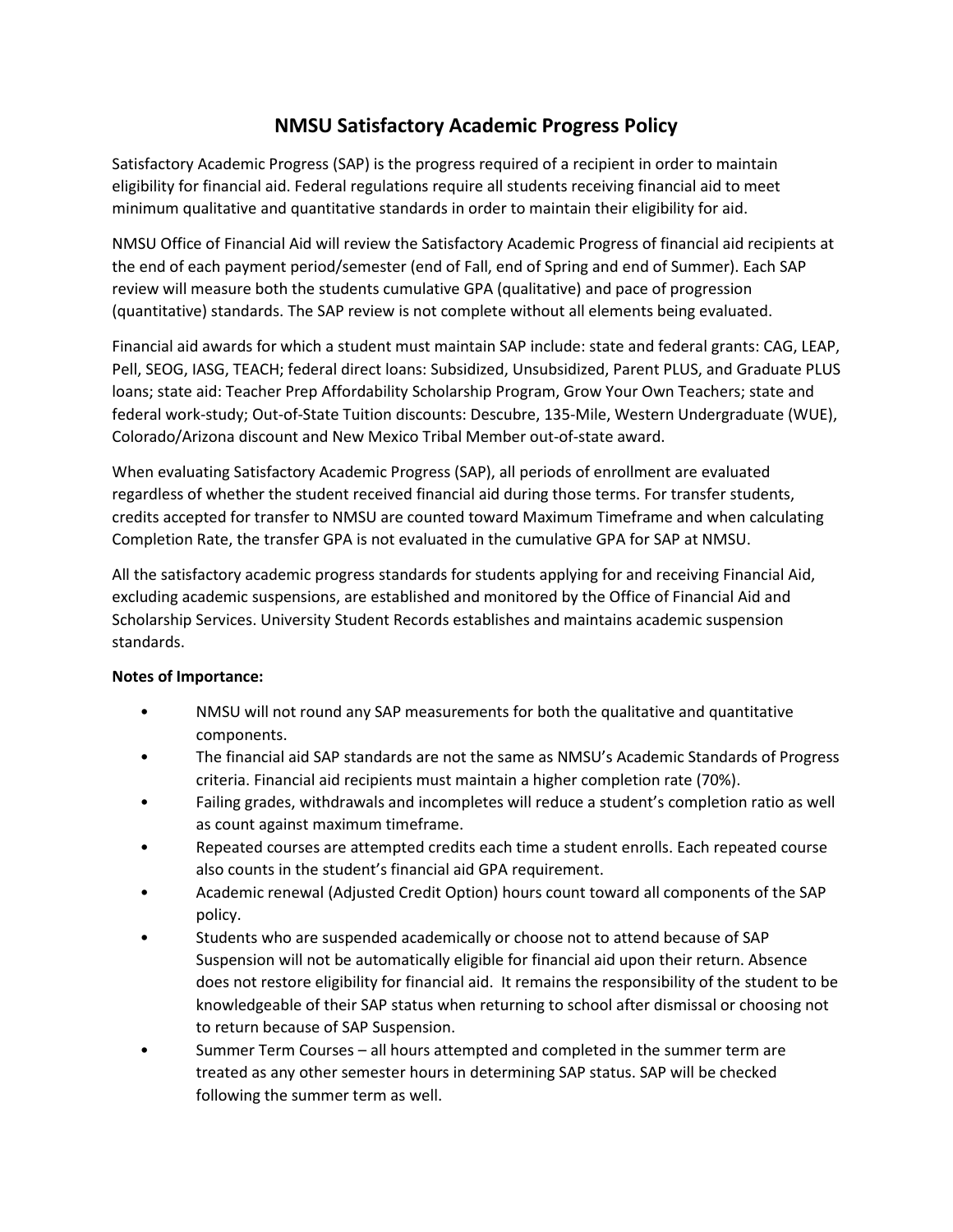- Audit Courses students are not eligible to receive financial aid for audit courses. Audited courses are not included in hours attempted or earned for SAP determination.
- Financial aid will not be provided for certain courses taken by audit, credit hours earned by placement tests (CR), and Continuing Education (CE) courses.

#### **Elements of Financial Aid Satisfactory Academic Progress:**

Satisfactory Academic Progress is comprised of qualitative and quantitative standards that are reviewed at the end of each semester. Below are the minimum standards for SAP:

#### **Qualitative Component**

The qualitative component of SAP measures the quality of a student's work. NMSU uses GPA to measure a student's academic achievement. A student's cumulative GPA is used to determine their GPA for SAP purposes.

#### **Grade Point Average (GPA)**

- Undergraduate students must maintain a 2.0 cumulative GPA or greater on all hours attempted at NMSU. This is equivalent to an average letter grade of "C" or better.
- Graduate students must maintain a 3.0 cumulative GPA or greater. This is equivalent to an average letter grade of "B" or better.

#### **Quantitative Components**

The quantitative component of SAP measures the amount of academic work completed by a student on a cumulative basis toward the completion of a program of study. The quantitative component is comprised of two parts: Completion Rate and Maximum Timeframe.

#### **Completion Rate: Pace of Progression**

- All students, both undergraduate and graduate are required to pass and complete 70% of all classes attempted.
- Calculate the pace at which a student is progressing by dividing the total number of credits the student has passed by the total number of credits they have attempted
- Grades of A's, B's, C's and D's will count as passed credits. Grades of F, W, U, I or RR will be considered hours attempted but not completed.

### **Maximum Time Frame: Pace of Progression**

- Undergraduate students must attain their degree on or before 150% of the published credits needed for an associate or bachelor degree. (Example: Bachelor of Arts, Communication Studies = 120 hours x 150%= 180 hours)
- Graduate students must attain their degree on or before 150% of the published credits required for the degree they are seeking.
- Transfer credit hours counted towards degree program will be included in the maximum timeframe.
- Limited developmental coursework will not count in the maximum timeframe.

### **Consequences of not Meeting Satisfactory Academic Progress (SAP)**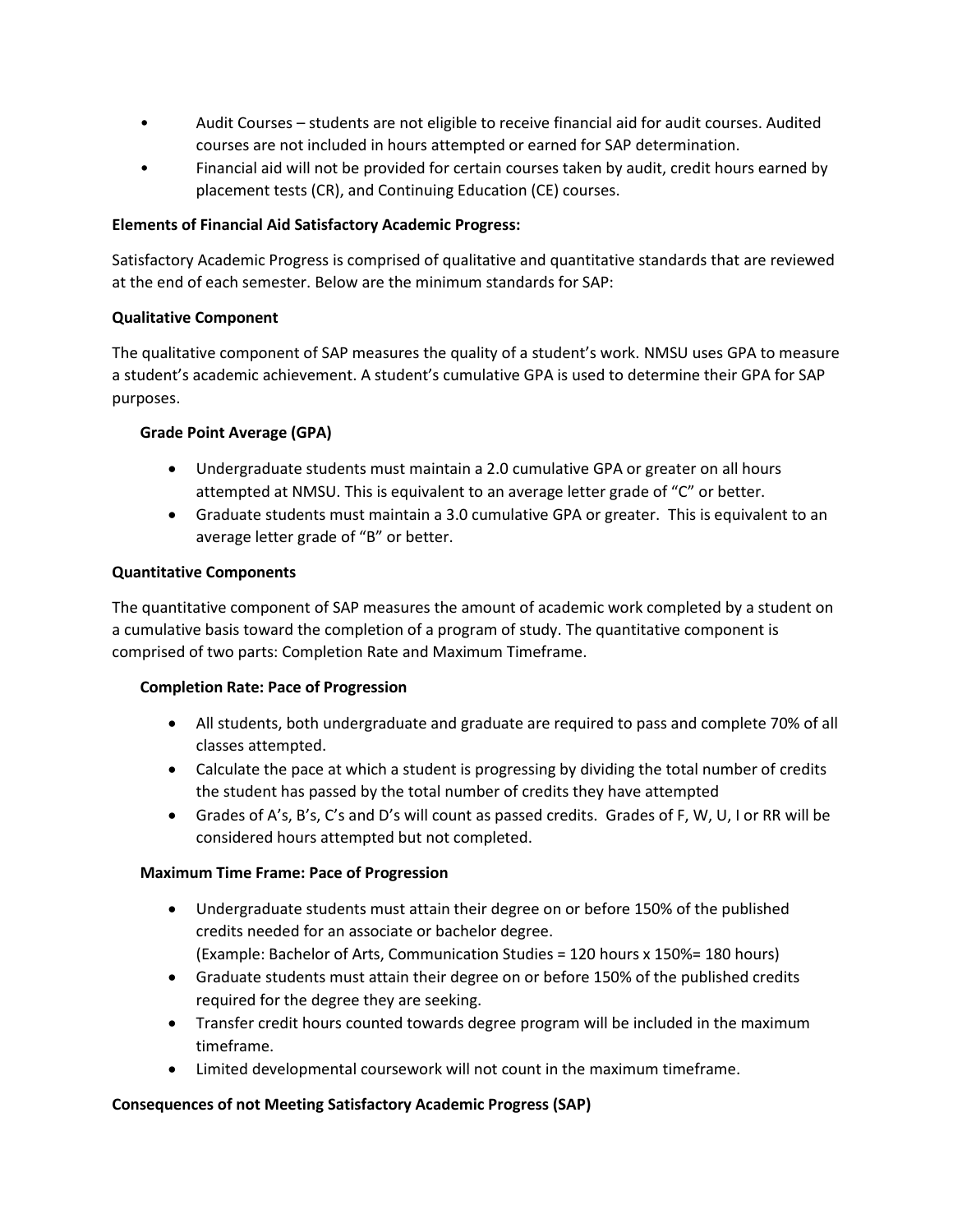If after the review of Satisfactory Academic Progress a student fails to meet either the qualitative or quantitative standard their SAP status will be updated to reflect their progress. Below are the potential SAP status for a student that has failed a SAP evaluation:

(In the following provisions, "warning", "suspension" or "probation" means financial aid warning, financial aid suspension, or financial aid probation and not academic warning, suspension, or probation.)

- Financial Aid Warning (C-WARN) Assigned to a student who fails to make satisfactory academic progress at the end of the payment period. A student on Financial Aid warning may continue to receive financial aid for one payment period while in this status. If the student has not returned to satisfactory standing after this additional semester, he or she will be suspended from further financial assistance until the satisfactory progress standards are met. **NOTE**: Because there are multiple components included in SAP, it is possible for a student to be placed in a warning status multiple times, for the same or different reason. Students, however, cannot be in a warning status for consecutive terms.
- Financial Aid Suspension (U-SUSP) If, after being placed on financial aid warning status, a student fails to meet the SAP standards of a cumulative 2.0 GPA and 70% completion rate, he or she will be placed on Financial Aid Suspension and will immediately lose financial aid eligibility.
- Maximum Time Frame Suspension (U-MAX)– If a student fails to meet the Maximum Time Frame standards, they will be placed on Maximum Time Frame Suspension and will immediately lose financial aid eligibility.

**NOTE**: The 150% maximum timeframe also extends to students seeking a second degree. Example, if a student has obtained a bachelor's degree within a 128 credit hours attempted and comes back for a second degree, the student will only have 52 credits in eligibility to obtain the second degree. (The student does not need to appeal for their second bachelor's if they are under the 180 credits.)

 Financial Aid Probation (W-STIPS) – When a student fails to make SAP and who has successfully appealed and has had eligibility for financial aid reinstated with an academic plan.

Students who have their financial aid revoked due to the failure to meet the SAP standards are ineligible to receive financial aid and responsible for payment of their own tuition and fees. Students will remain on financial aid suspension until they are able to meet the both the quantitative and qualitative SAP standards, or successfully appeal the suspension.

## **Appeals**

An appeal is the process by which a student who is not meeting SAP standards petitions for reconsideration of their eligibility. Students that fall below the satisfactory academic progress requirements have the right to appeal their ineligibility for Financial Aid at NMSU on the basis of: personal injury or illness, the death of a relative, or other special circumstances. The appeal must explain why the student failed to make SAP and what has changed in their situation that will allow them to meet SAP at the next evaluation.

Appeals will not be approved for reasons such as:

- Withdrawing from a class to maintain a higher grade point average
- Withdrawing from or failing classes because of the student's work requirements
- Being previously ineligible for financial aid and returning to school after an absence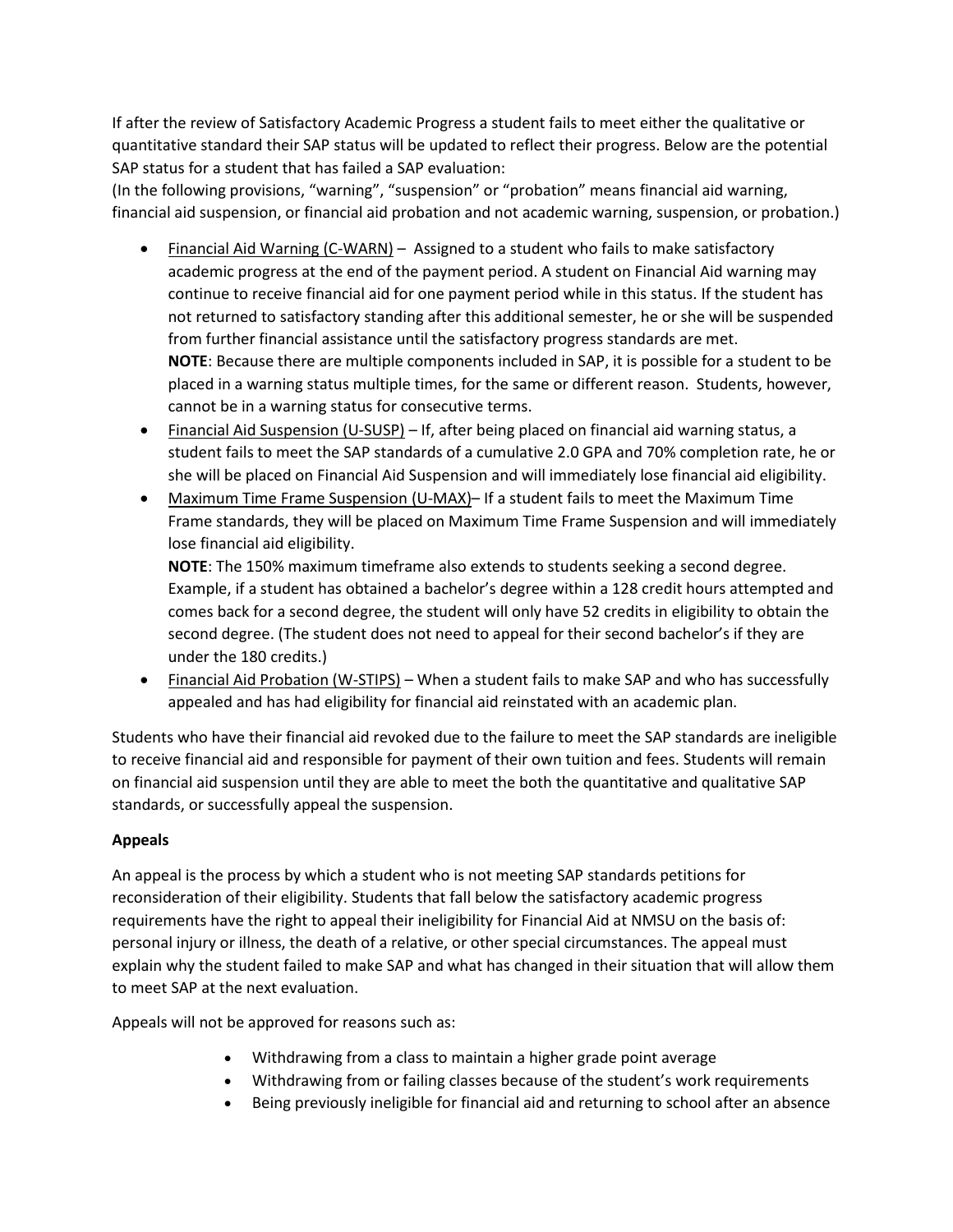- Adjusted Credit Option-ACO
- Several semesters of low grades because of an ongoing illness or other situations
- Conflict with a professor
- Classes not being what was expected
- Not being prepared for college

Students requesting an appeal must complete the Appeal for Financial Aid and/or Scholarships form, and submit it with all required documentation. Students are encouraged to access the applicable forms a[t https://fa.nmsu.edu/forms/.](https://fa.nmsu.edu/forms/) Appeals must be submitted for the semester for which reconsideration of aid eligibility is being requested. An appeal cannot be backdated to cover financial aid suspension in a prior semester.

Appeals and necessary documentation may be submitted through the student's myNMSU account. For help with uploading documents through myNMSU, student may use the [Instruction Guide.](https://fa.nmsu.edu/files/2016/02/FinancialAidInstructionGuide.pdf) Appeals may also be submitted by email, fax, or in person to the Financial Aid Office.

All financial aid appeals are reviewed by the Financial Aid Advisor Appeals Committee. The Appeals Committee will act on the appeal in a timely manner, and if approved, financial aid eligibility may be reinstated with conditions. If it is not possible for the student to return to Good standing in one payment period, a signed Academic Plan Agreement will be required. **Decisions rendered by the Appeals committee are final.**

#### **Financial Aid Probation – Academic Plan Agreement (W-STIP)**

Students who have had an appeal approved are on Financial Aid Probation (W-STIP) and will be placed on an Academic Plan. The student will be considered for financial aid during the semester for which the student has applied and is otherwise eligible.

Students on financial aid probation who are able to meet the minimum requirements of SAP within one term will receive an email listing the requirements of their Academic Plan Agreement. Students who needs more than one semester to meet the minimum requirements of SAP will be required to meet with a FA Advisor and sign a copy of the Academic Plan Agreement.

The Academic Plan Agreement and student's academic progress will be reevaluated by the Financial Aid Advisor at the end of each semester. Students may regain eligibility to receive Financial Aid for the next semester of enrollment by either:

- 1. Completing the semester with grades that bring the student into compliance minimum SAP standards; OR
- 2. Completing the specific requirements of the Academic Plan Agreement.
- 3. If the academic plan is required for more than one semester, the terms must be met for each semester of enrollment until the student has returned to the minimum standards as defined within the University's SAP policy (or completes degree).

If the student again fails to meet the cumulative satisfactory progress standards at the end of one semester, they will be placed on Financial Aid Suspension (U-SUSP).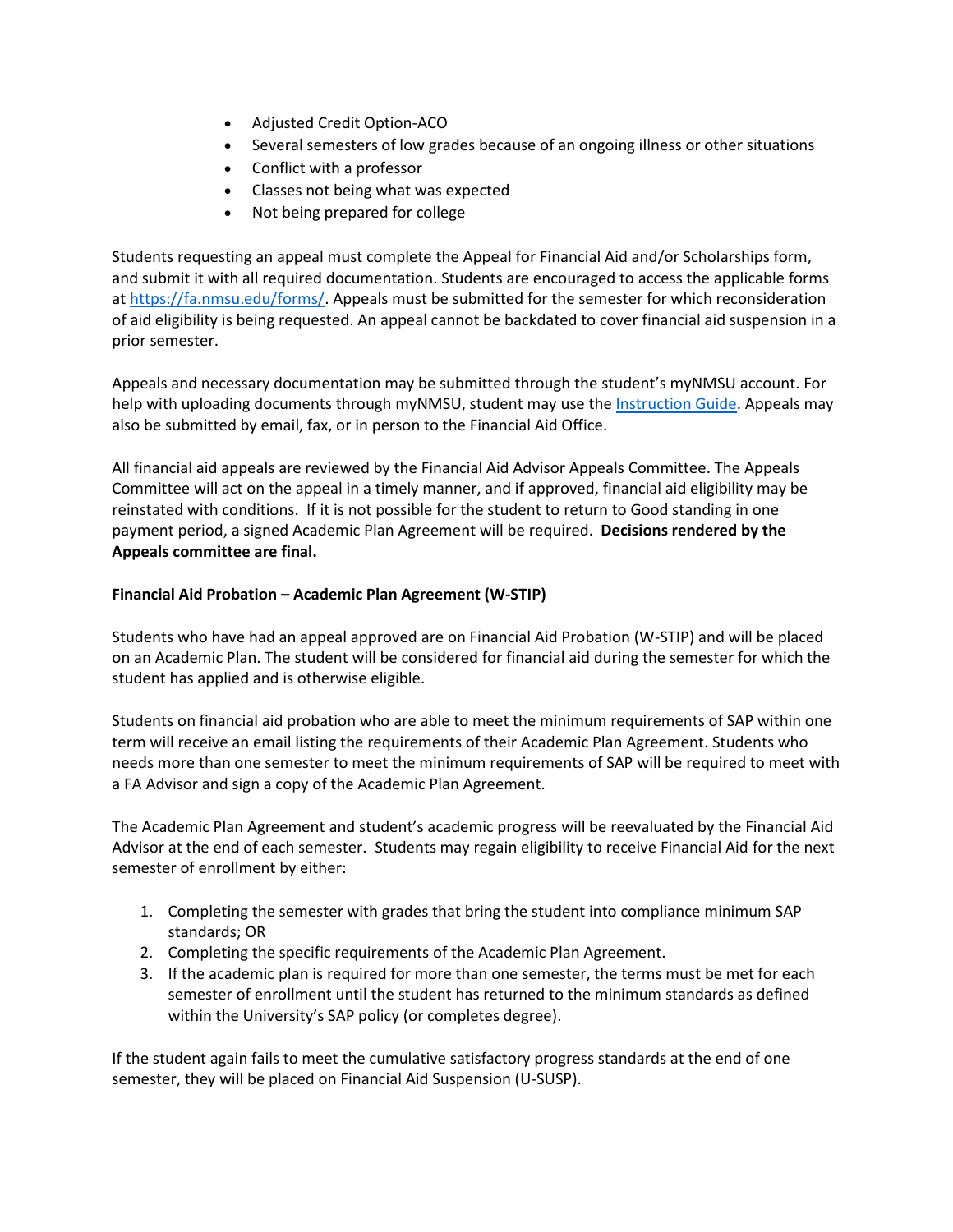#### **Financial Aid Probation – Maximum Timeframe**

Students, who have exceeded the maximum timeframe for their declared program of study, will immediately lose their financial aid eligibility. This includes students who are returning for a second or subsequent degree and are in violation of the maximum timeframe standard. To request reconsideration to continue to receive aid the student must submit the Appeal for Financial and/or Scholarships Form.

Degrees Requiring Additional Credits. Students whose degree program requires more than the allowable credit hours within their grade level can submit a copy of their Degree Audit for review. This will not count as an Appeal submission.

**Scenario:** Tim is an engineering student who has earned 181 attempted credit hours and per his degree audit, the program requires 132 credit hours. Based on the Time Frame calculation, Tim is still within his allowable Time Frame for his degree program making him eligible for Title IV funding. [132 required credits (150%)= 198 Allowable attempted credit hours]

His SAP status would be updated from U-SUSP to G-GOOD and a RHACOM needs to be made.

Transfer Students. Transfer students who have transferred from outside institutions and have exceed the Maximum Time Frame standard must submit a copy of their Degree Audit in order to ensure that only transfer credit hours counted towards their program will be counted within their allowable Time Frame. This will not be counted as an Appeal submission.

**Scenario**: Samantha transferred to NMSU from an outside institution and 100 transfer credit hours were recorded on her academic record (SHATERM). She has also earned 80 attempted credit hours at NMSU, calculating her Time Frame at 180 attempted credit hours. Based on her Degree Audit, only 70 transfer credit hours are actually being counted towards her degree program, calculating her true attempted credit hours at 150 credit hours and making her eligible for Title IV funding. [70 Transfer credits + 80 attempted NMSU credits = 150 total attempted credit hours.]

Her SAP status would be updated from U-SUSP to G-GOOD and a RHACOMM needs to be made.

Change of Major. Students who have changed their degree program only once within their degree level are eligible to have their Timeframe extended and receive financial aid for the remaining courses left to complete degree program. A copy of the Degree Audit must be submitted along with a letter from their academic advisor listing the remaining courses needed to complete the program.

**Scenario:** Jacob was first admitted to NMSU as a Biology Major in the College of Arts and Sciences, but then in his junior year decided that he wanted to become a science teacher and changed his degree program to Education. This has caused him to exceed his allowable Time Frame for his grade level due to the extra program requirements needed to become a teacher. The Financial Advisor has received a copy of the Degree Audit and letter from academic advisor listing the remaining courses the student has left to complete degree.

Student's SAP status would be updated from U-SUSP to W-STIP and a RHACOMM needs to be made. Student would also need to sign an academic plan, because the FA Advisor will need to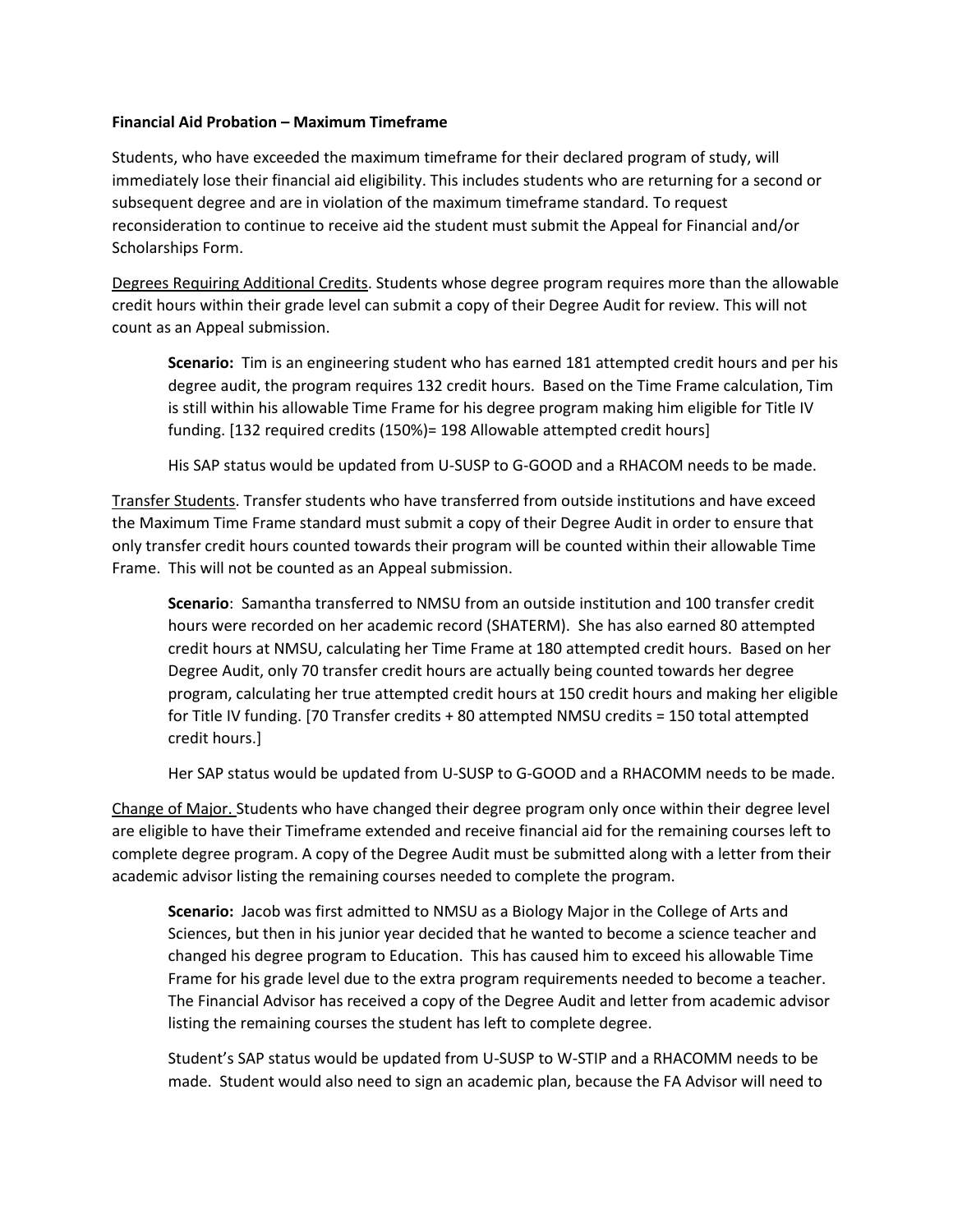track the student's courses each term and the student would need to enroll only in the required courses and complete each term with no W's, I's, F's, U's, and RR's.

| <b>Degree</b>          | <b>Attempted Credits</b>                                                 |
|------------------------|--------------------------------------------------------------------------|
| Certificate            | 36 Attempted Credit Hours                                                |
| Associate Degree       | 90 Attempted Credit Hours                                                |
| <b>Bachelor Degree</b> | 180 Attempted Credit Hours (includes Associate's degree(s) credit hours) |
| Master Degree          | 45 Graduate Attempted Credit Hours                                       |
| Doctorate Degree       | 90 Graduate Attempted Credit Hours                                       |
|                        | 120 Graduate Attempted Credit Hours with NMSU Master's Degree            |

#### **Second Degree Students**

Students who have completed a pace of progression and have earned an Associate's Degree, a Bachelor's Degree, or a Master's Degree, and wish to attempt a second degree at the same level, e.g. two bachelor's degrees, will need to submit an appeal at the point the student exceeds the maximum time frame standard within their initial degree (i.e. 180 credits for bachelor's degree). Within the appeal, the student will need to provide what extenuating circumstances are present and why they need to pursue the second degree. The student will also need to provide examples of how the second degree will benefit their career.

Students who are submitting an appeal will also need to submit a signed statement, on official NMSU letterhead, from their Academic Advisor listing the required courses remaining to complete their degree. The Academic Advisor must state the number of credit hours required for the degree and how many credits are remaining to complete the degree. The Financial Aid Advisor will review the form and determine the total number of maximum allowable attempted credits hours for the student's second degree program. If the student's registered courses do not match the information listed on the document, they will be ineligible to receive financial aid.

Second Degree seeking undergraduate and graduate students will need to maintain a 2.0 or 3.0 cumulative GPA, respectively. Both must maintain a 70% completion rate.

### **Completed Degree or Change of Major**

Credit hours obtained in a completed degree (i.e. a certificate, associates, bachelors, masters, etc.) will affect a student's maximum timeframe. Students moving from an associate's degree to a bachelor's degree that transfer credits may encounter a timeframe issue and if so will be required to submit an appeal explaining the circumstances that caused the timeframe issue. Students who change majors more than once will also have the attempted credit hours from the previous major count against the maximum timeframe.

#### **Developmental Coursework**

Developmental courses are designed to help students acquire the skills and attitudes necessary for college success. These courses may be required based on the students high school GPA, ACT, SAT, Accuplacer or other placement exam. Up to 30 credits of remedial coursework may be deducted from the total number of credits attempted when calculating timeframe since these credits do not count